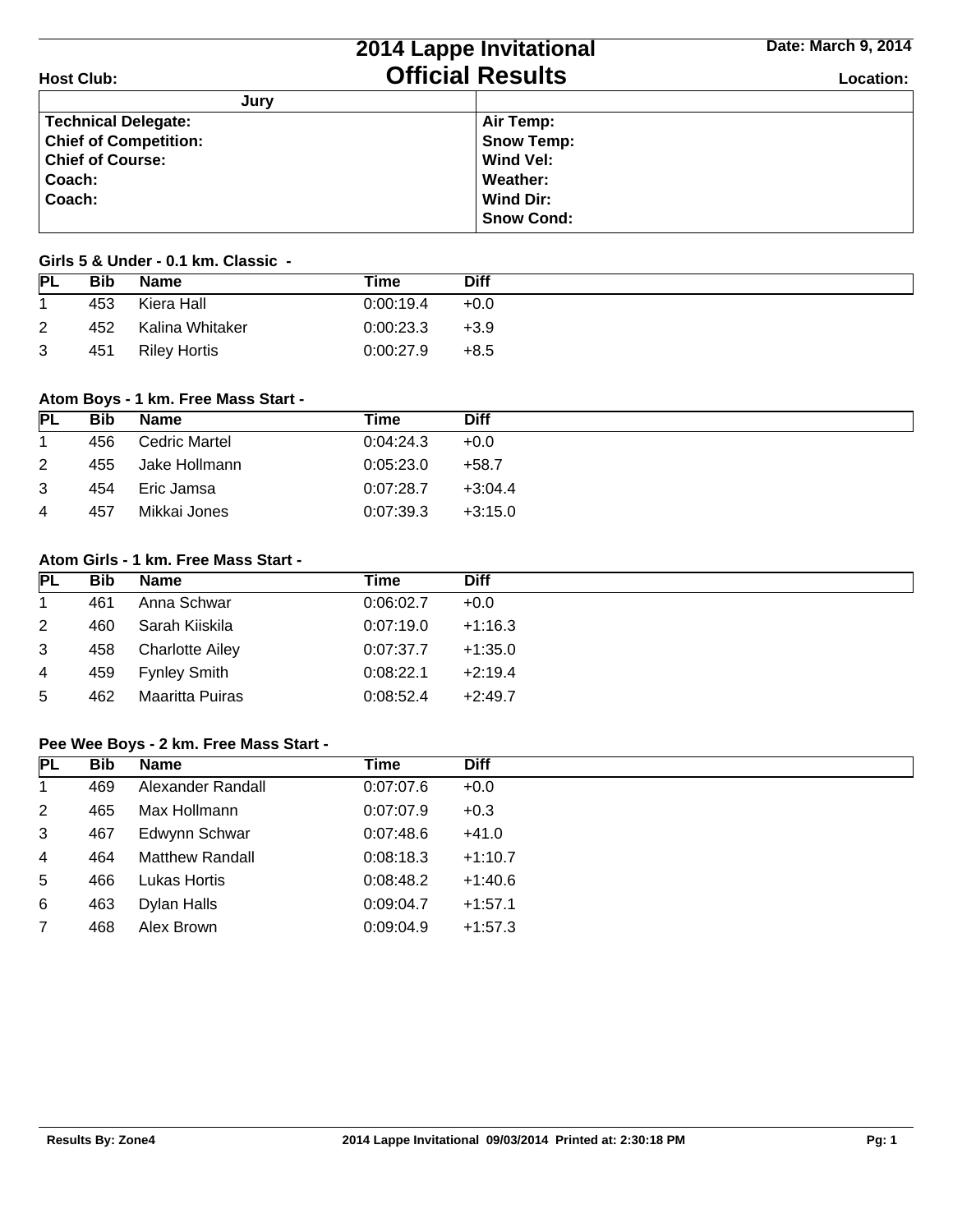## **Pee Wee Girls - 2 km. Free Mass Start -**

| <b>PL</b>      | <b>Bib</b> | <b>Name</b>            | <b>Time</b> | <b>Diff</b> |
|----------------|------------|------------------------|-------------|-------------|
| $\mathbf{1}$   | 474        | Olivia Demetrakopoulos | 0:07:41.2   | $+0.0$      |
| $\overline{2}$ | 473        | Carley Kiiskila        | 0:08:18.1   | $+36.9$     |
| 3              | 472        | Katie Wood             | 0:08:58.4   | $+1:17.2$   |
| 4              | 471        | <b>Brooke Ailey</b>    | 0:09:27.7   | $+1:46.5$   |
| 5              | 476        | Simone Poulin          | 0:09:33.8   | $+1:52.6$   |
| 6              | 477        | Danika Whitaker        | 0:10:50.7   | $+3:09.5$   |
| $\overline{7}$ | 475        | Daphne Martel          | 0:10:51.0   | $+3:09.8$   |
| 8              | 470        | Aurora Smith           | 0:11:46.3   | $+4:05.1$   |

## **Midget Boys - 5 km. Free Mass Start -**

| <b>PL</b>      | <b>Bib</b> | <b>Name</b>         | Time      | <b>Diff</b> |
|----------------|------------|---------------------|-----------|-------------|
| $\mathbf{1}$   | 480        | Kai Meekis          | 0:17:40.6 | $+0.0$      |
| $\overline{2}$ | 484        | Nicholas Randall    | 0:18:34.2 | $+53.6$     |
| 3              | 482        | <b>Travis Halls</b> | 0:18:51.6 | $+1:11.0$   |
| $\overline{4}$ | 478        | Aleksi Luoma        | 0:19:01.3 | $+1:20.7$   |
| $5^{\circ}$    | 479        | Erik Schlyter       | 0:20:05.8 | $+2:25.2$   |
| 6              | 481        | Eli Greenwood       | 0:20:54.9 | $+3:14.3$   |
| $\overline{7}$ | 483        | Jonas Olsen         | 0:22:53.3 | $+5:12.7$   |

# **Midget Girls - 5 km. Free Mass Start -**

| <b>PL</b>    | <b>Bib</b> | <b>Name</b>        | Time      | <b>Diff</b> |
|--------------|------------|--------------------|-----------|-------------|
| $\mathbf{1}$ | 487        | Alex Wood          | 0.22:02.3 | $+0.0$      |
| $\mathbf{2}$ | 486        | Ashley Hortis      | 0:23:18.5 | $+1:16.2$   |
| 3            | 488        | Tessa Schwar       | 0:24:47.2 | $+2:44.9$   |
| 4            | 485        | Madeline Fabiano   | 0:30:29.6 | $+8:27.3$   |
| <b>DNS</b>   | 489        | Charlotte Johnston | $***$     | $***$       |

## **Senior Women - 6.5 km. Free Mass Start -**

| <b>PL</b>      | Bib | <b>Name</b>     | Time      | <b>Diff</b> |
|----------------|-----|-----------------|-----------|-------------|
| $\mathbf 1$    | 493 | Amie Mathews    | 0:22:07.8 | $+0.0$      |
| $\overline{2}$ | 494 | Katherine Hall  | 0:22:29.5 | $+21.7$     |
| 3              | 492 | Moira Haggarty  | 0:22:33.5 | $+25.7$     |
| 4              | 490 | Kelly Henry     | 0:36:58.0 | $+14:50.2$  |
| <b>DNS</b>     | 491 | Daphne Haggarty | $***$     | $***$       |

## **Junior Girls - 6.5 km. Free Mass Start -**

| PL | <b>Bib</b> | Name               | i wa s<br>ше                              | <b>Diff</b> |
|----|------------|--------------------|-------------------------------------------|-------------|
|    | 495        | . .<br>Inkila<br>. | $\sim$ 1.00 $\sim$<br>ית ה<br><u>ບບ.ເ</u> | +v.v        |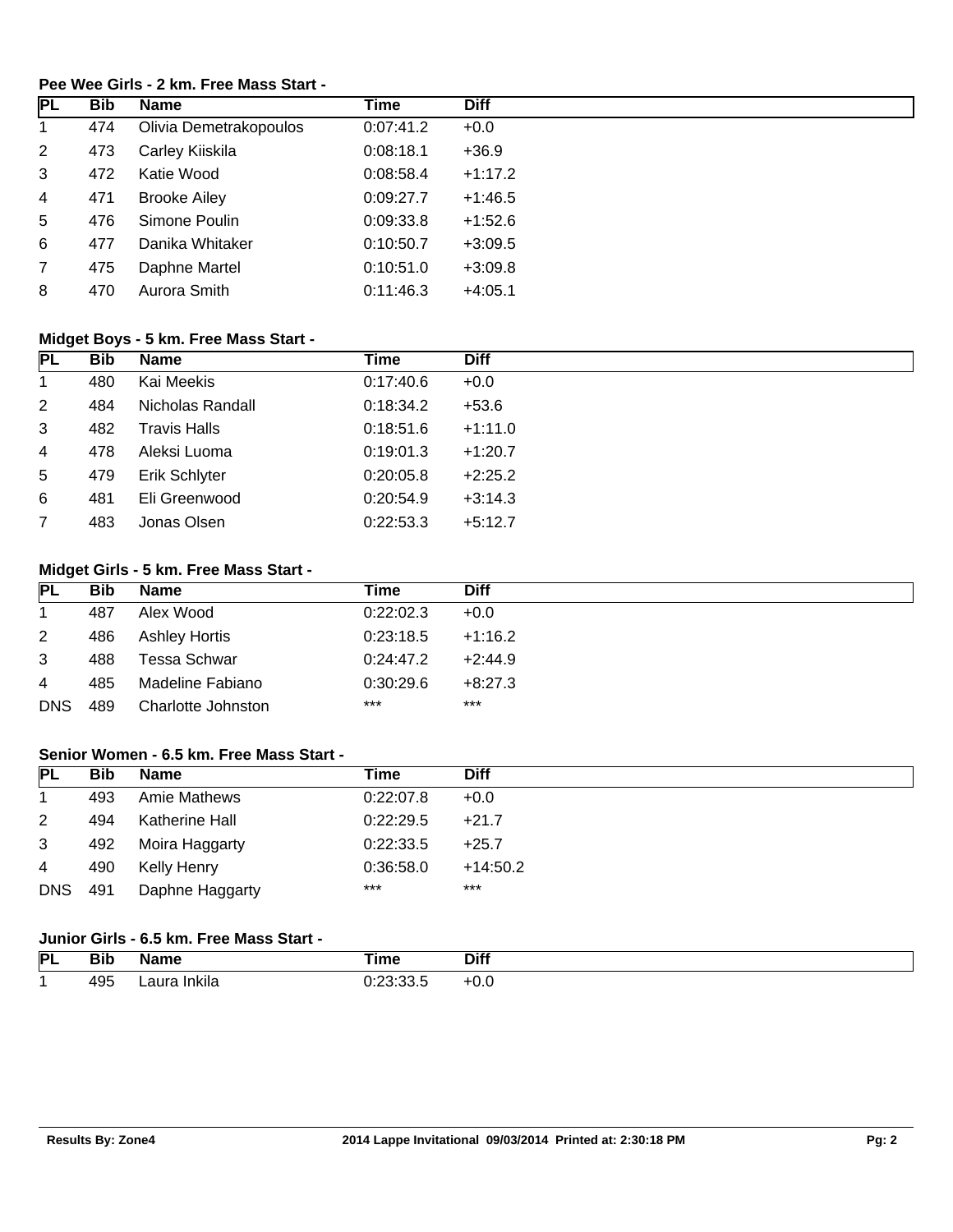#### **Juvenile Girls - 6.5 km. Free Mass Start -**

| PL | --<br><b>DIN</b><br>$\sim$ | lame            | ïme                            | <b>Diff</b> |
|----|----------------------------|-----------------|--------------------------------|-------------|
|    | 496                        | stewar<br>ומוסד | 0.21.16<br>. J.Z<br><br>______ | +v.v        |

### **Master Women 31+ - 6.5 km. Free Mass Start -**

| PL           | <b>Bib</b> | Name                  | Time      | <b>Diff</b> |
|--------------|------------|-----------------------|-----------|-------------|
| $\mathbf{1}$ | 498        | <b>Rebecca Puiras</b> | 0:22:36.1 | $+0.0$      |
| 2            | 502        | <b>Sarah Peters</b>   | 0:22:58.1 | $+22.0$     |
| 3            | 503        | Amanda Holdsworth     | 0:23:40.9 | $+1:04.8$   |
| 4            | 500        | Jodi Hall             | 0:24:15.4 | $+1:39.3$   |
| 5            | 499        | <b>Marilyn Ailey</b>  | 0:24:25.1 | $+1:49.0$   |
| 6            | 501        | Catherine O'Neill     | 0:24:27.0 | $+1:50.9$   |
| <b>DNS</b>   | 497        | Marianne Stewart      | $***$     | $***$       |

## **Master Women 41+ - 6.5 km. Free Mass Start -**

| <b>PL</b> | <b>Bib</b> | <b>Name</b>      | Time      | Diff      |
|-----------|------------|------------------|-----------|-----------|
|           | 505        | Fiona McKenna    | 0:24:26.9 | $+0.0$    |
| 2         | 504        | Stephanie Marler | 0:31:17.7 | $+6:50.8$ |

## **Master Women 51+ - 6.5 km. Free Mass Start -**

| <b>PL</b> | Bib | <b>Name</b> | Time      | <b>Diff</b> |
|-----------|-----|-------------|-----------|-------------|
|           | 507 | Judy Hall   | 0.27:14.8 | $+0.0$      |
| 2         | 506 | Lynn Palmer | 0:28:31.8 | $+1:17.0$   |

## **Senior Men - 13 km. Free Mass Start -**

| <b>PL</b>  | <b>Bib</b> | <b>Name</b>            | Lap1      | <b>Rnk</b>       | Lap2      | <b>Rnk</b>        | Time      | <b>Diff</b> |
|------------|------------|------------------------|-----------|------------------|-----------|-------------------|-----------|-------------|
|            | 513        | <b>Greg Kilroy</b>     | 0:18:43.5 | (2)              | 0:18:08.9 | (1)               | 0:36:52.4 | $+0.0$      |
| 2          | 514        | Jack Carlyle           | 0:18:42.9 | (1)              | 0:18:49.9 | (2)               | 0:37:32.9 | $+40.5$     |
| 3          | 512        | Werner Schwar          | 0:19:25.2 | (3)              | 0:20:41.6 | (3)               | 0:40:06.9 | $+3:14.5$   |
| 4          | 508        | <b>Justin Faulkner</b> | 0:20:35.4 | (4)              | 0:21:28.9 | (4)               | 0:42:04.3 | $+5:11.9$   |
| 5          | 511        | <b>Brent Trevisan</b>  | 0:22:01.3 | (5)              | 0:23:36.7 | (5)               | 0:45:38.1 | $+8:45.7$   |
| 6          | 510        | Simon Haslam           | 0:27:09.3 | (6)              | 0:29:28.1 | (6)               | 0:56:37.5 | $+19:45.1$  |
| <b>DNS</b> | 509        | Leif Lennie            | $***$     | $(*)$            | $***$     | $(\hbox{}^\star)$ | $***$     | $***$       |
| <b>DNS</b> | 515        | Petri Bailey           | $***$     | $^{\prime\star}$ | $***$     | (*)               | $***$     | $***$       |

### **Junior Men - 13 km. Free Mass Start -**

| <b>PL</b>      | <b>Bib</b> | <b>Name</b>            | Lap1            | <b>Rnk</b>      | Lap2            | <b>Rnk</b> | Time      | <b>Diff</b> |
|----------------|------------|------------------------|-----------------|-----------------|-----------------|------------|-----------|-------------|
|                | 516        | Benjamin Wilkinson-Zan | $0:18:44.4$ (2) |                 | $0:18:51.9$ (1) |            | 0:37:36.3 | $+0.0$      |
|                | 517        | Gavin Shields          | $0:18:43.9$ (1) |                 | $0:19:19.5$ (2) |            | 0:38:03.5 | $+27.2$     |
| <b>DNS 518</b> |            | Sean Carter            | ***             | $^{\prime\ast}$ | ***             |            | ***       | ***         |